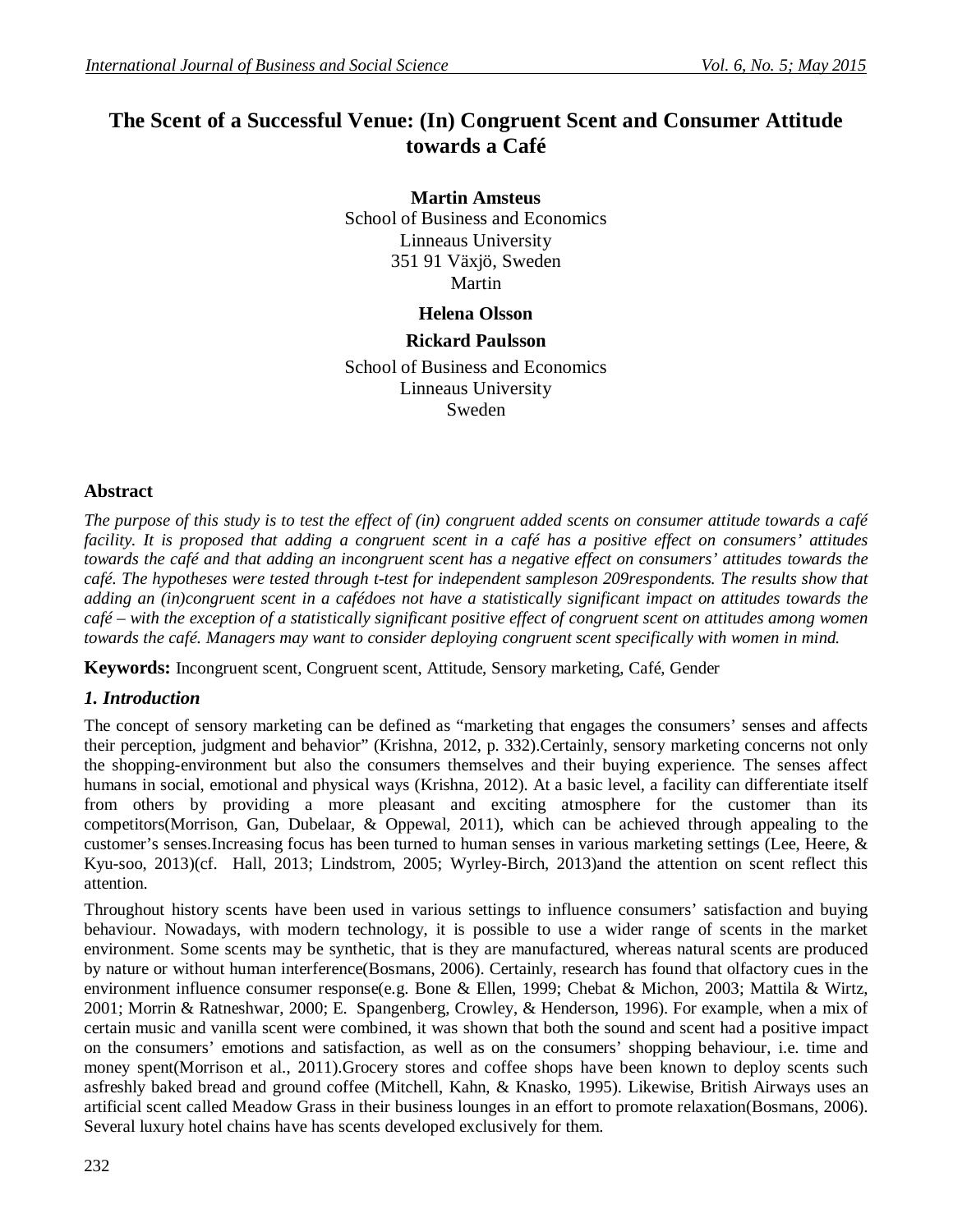They hope that the scent will contribute to the customers' recall of the pleasurable experiences of the hotel as well as to customers' desire to return (Krishna, 2012).

Ambient scent, that is a scent not originating from a specific object but available in the environment (E. Spangenberg et al., 1996) can be found in places such as retail stores(Helmsley, 1997) and office buildings(Marsh, 1998). Companies can, when working with their brands' image and identity, include the use of ambient scent (Hultén, 2011). Ambient scents can "contribute to creating memory pictures, a positive atmosphere and well-being among both customers and employees"(Hultén, 2011, p. 266). If such sensory stimuli is handled effectively, it can yield positive effects such as less dwell time and more money spent. However constructing an environment focusedon enhancing customers' experience by using scent is not easy (Soars, 2009).

While the sense of smell and the presence of a scent undoubtedly have an influence on the behaviour of humans(Morrin & Ratneshwar, 2000), and a certain combination of sensory stimuli can "calm, relax, de-stress, energise, improve mood, influence decision-making and hence the propensity to spend" (Soars, 2009, p. 286), it is unclear specifically how scent influences humans in terms of such alterations; the mechanisms of cause and effect are not clear (Bone & Ellen, 1999; Chebat & Michon, 2003; Ehrlichman & Halpern, 1988; Knasko, 1992). Researchers have often stated that an agreeable scent positively influences people's spirit and emotional state(Orth & Bourrain, 2005). Indeed, alteration in the human spirit and emotional state are the most frequently proposed results of scent (Baron, 1990; De Bono, 1992; Ehrlichman & Halpern, 1988; Knasko, 1992; Ludvigson & Rottman, 1989). In terms of attitude, which is a concept usually considered to consist of the elements *affect*, *behaviour* and *cognition*, alteration in the human spirit and emotional state may imply that scents have a special influence on the affective element (Breckler, 1984).But in several studies the connection between scent and emotion remains unclear(Bone & Ellen, 1999; Ehrlichman & Halpern, 1988; Knasko, 1992), and the relationship can be questioned(Chebat & Michon, 2003). Studies in general on the more recognized effects of scent (e.g. Bone & Ellen, 1999; Chebat & Michon, 2003; Mattila & Wirtz, 2001; Morrin & Ratneshwar, 2000; E. Spangenberg et al., 1996)acknowledge its effect on the other two elements of attitude - behaviour (e.g. actions towards an attitude object) (MacKenzie & Lutz, 1989) and cognition (e.g. beliefs and thoughts)(Breckler, 1984).

Research on scent has mainly focused on the effectiveness of ambient scent in retail stores (Guéguen & Petr, 2006; Hirsch, 1992; Knasko, 1992; Mattila & Wirtz, 2001) and shopping malls(Chebat & Michon, 2003; Michon, Chebat, & Turley, 2005). Indeed, it has been noted that the lack and limitations of empirical investigations warrant further studies in other settings than retail and specifically regarding gender differences and scent congruity (E. Spangenberg et al., 1996). In fact, the matter of congruity may shed light on the mechanisms of cause and effect when scent influences humans. It has been put forward that congruity, the harmony among scents and artefacts, may influence consumers' responses(Bone & Jantrania, 1992; Gulas & Bloch, 1995). Moreover, in previous research on retail environments, scent has often been added to a relatively scent-free environment. In some environments however, such as a café, ambient scents may already exist (e.g. coffee and cakes), which makes it interesting to explore the potential for adding additional scents (cf. Guéguen & Petr, 2006).Consequently, this study tests the effect of (in)congruent added scents on consumer attitude towards a café facility.

# *2. Theory and Hypotheses*

Managers who find themselves in a market with increasing competition seek to distinguish their offerings through differentiating themselves from the offerings of competitors (Morrison et al., 2011). To be different, establishments can offer an atmosphere which is tailor-made with the target customers' needs or wants in mind. Offering an atmosphere implies not merely considering products or services, convenience and pricing, but supplying a pleasant and thrilling shopping environment(Baker, Levy, & Grewal, 1992; Dawson, Bloch, & Ridgway, 1990; Sherman, Mathur, & Smith, 1997; Sherman & Smith, 1987; Tai & Fung, 1997).

Of course, sensory inputs have an impact on customers' perception of services and products (Almeida e Silva, Okimoto, & Tanure, 2012; d'Astous & Kamau, 2010). A sensory expression can be characterized as something that triggers an experience. It can make a brand identity more clear and leave an impression in a customer's mind. Indeed, sensory strategies aim to differentiate a product or service in terms of a customer's perception of it (Hultén, 2011).By using a specific scent, a pleasant atmosphere can be created which in turn can bring forth and enhance memories (Hultén, 2011; Morrin & Ratneshwar, 2000, 2003). In addition, scents affect the mood and the emotions of the customer (Orth & Bourrain, 2005).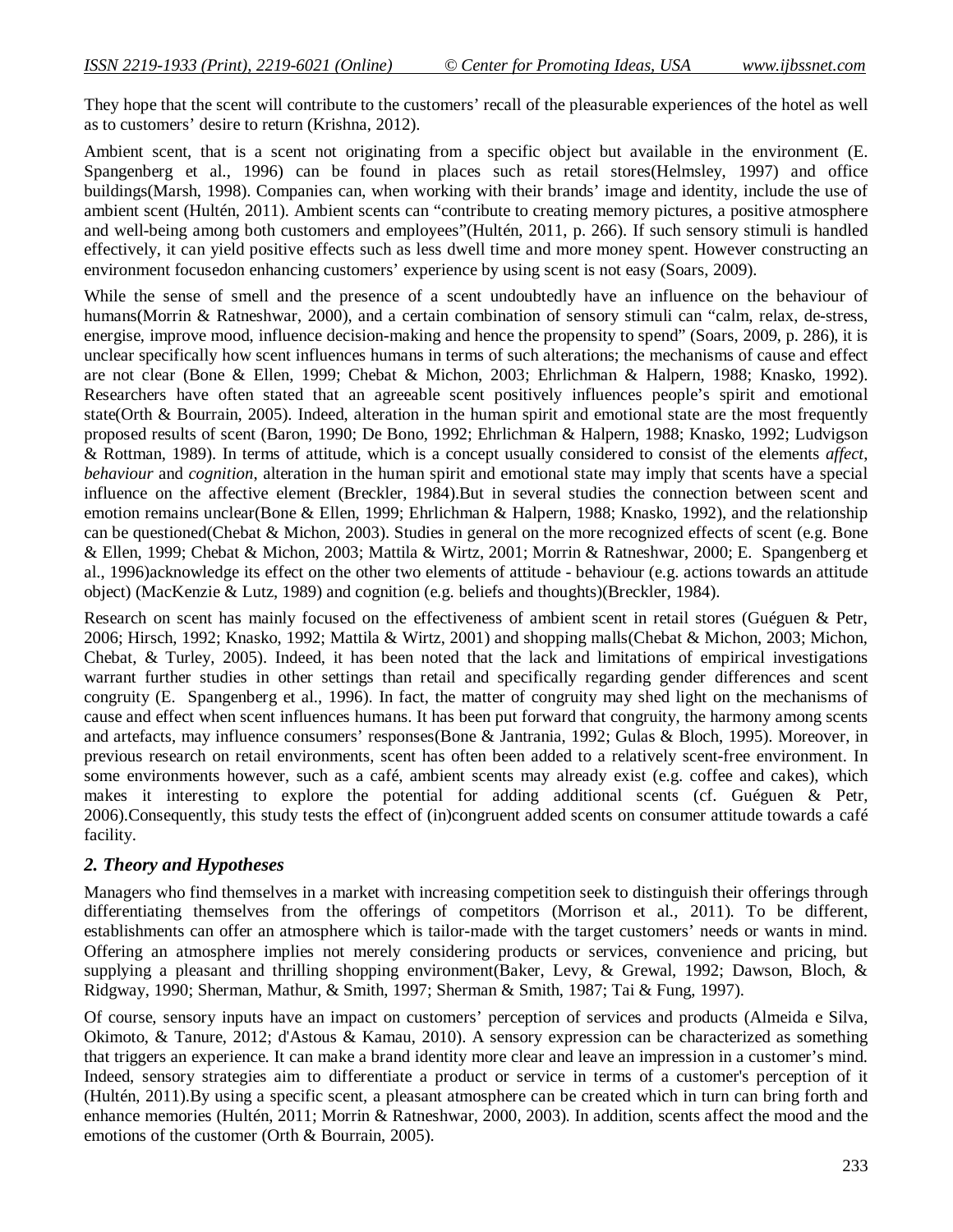For example, Volvo puts a lot of effort into making their cars smell good. When entering the car, the movement of the doors actually ensures that air is sucked out so potential plastic odors are ventilated. Other well-known examples include retailers who deploy pleasant natural scents associated with, for example, bakery, fruit and cheese in their establishments. Indeed, if the use of a scent is managed properly, it can be associated with and strengthen a brand through both recognition and recall of the signature fragrance(Hultén, 2011).

Certainly, scents have to be perceived for them to influence consumer behaviour. The degree to which a scent is present in an environment and the sharpness of the scent is one aspect of such perception. But for a consumer to have the ability to sense a scent is not the same thing as for the consumer to be able to identify a certain scent(Gulas & Bloch, 1995). Previous research has proposed that scents are first perceived on the basis of their relative pleasantness and unpleasantness (Ehrlichman & Halpern, 1988; E. Spangenberg et al., 1996) or in terms of like and dislike (Bosmans, 2006; Ehrlichman & Halpern, 1988). Scents are often perceived without the person perceiving the scent being able to specifically name the scent or pinpointing the source of the scent. Moreover, there are individual differences in our abilities to perceive and classify scents. It has been found that women are systematically better than men at recognizing scents. In addition, factors such as (old) age, illness, and smoking are associated with a decrease in the ability to recognize scents (Gulas & Bloch, 1995).

Scents are further judged based on factors such as intensity, quality (Bone & Ellen, 1999)and the ability to arouse, where the latter refers to how probable it is that a physiological response is elicited(E. Spangenberg et al., 1996). Generally, when scent intensity is increased, the scent is perceived as less pleasant. That is, a scent presented in low intensity can be perceived as pleasant but the same scent presented in high intensity can be perceived as very unpleasant (Henion, 1971; Richardson & Zucco, 1989). Turning attention to quality, it has been noted how quality is connected the emotional feelings a scent elicits. The more a scent is agreeable and likeable, the greater the favourable influence on moods and evaluations - and vice versa for a disagreeable odour (Bone & Ellen, 1999).

The view that attitudes consists of affective, behavioural and cognitive elements is widespread, especially within marketing (Breckler, 1984; Eagly & Chaiken, 1993; Ford & Smith, 1987):Affect is an emotional response founded on emotional preferences or experiences (Kwon & Vogt, 2010). Behaviour consists of actions or behavioural intentions. In contrast, the cognitive element is composed of beliefs or knowledge constructions based on perceptions and thoughts(Breckler, 1984). In a market environment the affective element can be the consequence of favourable or unfavourable experiences from interacting with a facility(Derbaix & Pham, 1991). Affect may vary between positive (e.g. pleasant, cheerful and happy) to negative (e.g. dissatisfied, saddened, angry)(Breckler, 1984; Kwon & Vogt, 2010). Individuals who have favourable affect responses resulting from experiences with a facility are more likely to deem that facility adequate, and vice versa for negative experiences (Eagly & Chaiken, 1993; R. L. Oliver, 1993; R. L. Oliver, 1980; Westbrook, 1987). A shopper, who for instance, comes across a scent of flowers that matches his/her scent preferences, might exhibit a positive effect in his/her mood. An emotional reaction to a scent is considered very likely due to the physical character of the sense of smell (cf. Gulas & Bloch, 1995). In fact, the sense of smell is different compared to sight and hearing in that the stimuli inputs from scents enters a specific part of the brain in a more direct manner (Gibbons, 1986; Stoddart, 1988).

The behavioural element of attitude reflects the actions that individuals display towards an attitude object (Eagly & Chaiken, 1993; MacKenzie & Lutz, 1989). While it has been argued that attitudes stem from previous experiences(Eagly & Chaiken, 1993), attitudes may also stem from past behaviours; i.e. behaviour may precede the attitude, and the latter may be formed to conform to one's own behaviour(to achieve homeostasis)(Kwon  $\&$ Vogt, 2010). As with affect, both the behaviour and cognition elements may vary between positive (e.g. preservation and defending) and negative (e.g. rejecting, ruining) dispositions (Breckler, 1984). Scents demand little to no mental effort to experience(Ehrlichman & Halpern, 1988),which implies that the effect of scents on attitude may also require little mental effort. For example, it has been noted how breathing becomes deeper when one is surrounded by a pleasant scent. In contrast, when surrounded by a nasty smell, breathing may at least temporarily stop altogether (Bone & Ellen, 1999). Put differently, scent may lead to either an approach reaction or to an avoidance reaction (Bitner, 1992; Bone & Ellen, 1999; Gulas & Bloch, 1995).

Certainly, the atmosphere of a facility such as a café has many elements and features other than scent that can influence the degree of responses that would be elicited from scent alone.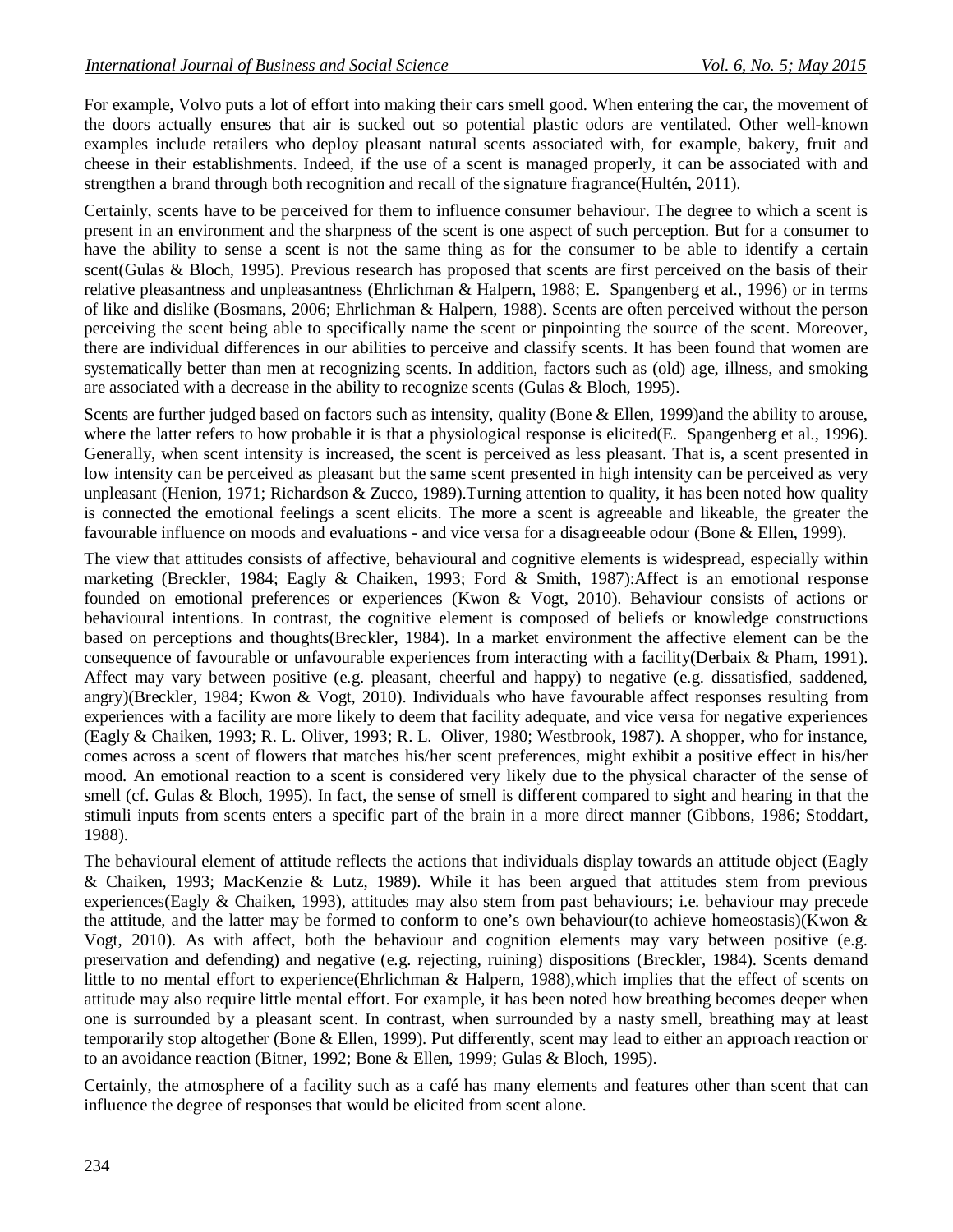For instance, the influence of an agreeable scent that promotes pleasant memories may be enhanced if agreeable background music that also promotes pleasant memories is played. In this way synergies may be achieved. Indeed, it is unlikely that an agreeable scent would overcome the effects of an environment which is hot, comfortless, loud, badly lit and so on(Gulas & Bloch, 1995).

Some scents, even if they are agreeable by themselves, may not be suitable in a specific atmosphere (or together with specific additional atmospheric elements) (Bone & Ellen, 1999). For instance, a flowery smell, which on its own may be considered agreeable, can be perceived as unfitting for a motorcycle dealership. If it is unfitting it will not evoke any favourable effects on attitudes (Bone & Ellen, 1999; Gulas & Bloch, 1995). It has been proposed that congruity influences the influence of scents(Bone & Jantrania, 1992; Gulas & Bloch, 1995). Specifically, congruity between a scent and a product or service sold can lead to positive results (E. R. Spangenberg, Sprott, Grohmann, & Tracy, 2006). It has been noted that when there is no congruity, attitude formations may be hampered and customers may be left confused(Bone & Ellen, 1999). In contrast, when there is congruity between a scent and a product sold, it can aid the customer's attempts to draw conclusions and making sense of the situation (Mitchell et al., 1995). Aproduct can be presented together with a scent that is congruent with the product(e.g. coconut sunscreen and lemon cleaner) and hence the product can attain more positive customer evaluations compared to a product presented together with an incongruent smell (e.g. lemon sunscreen and coconut cleaner) (Bone & Jantrania, 1992).In contrast, incongruent scents may include competing scents originating from different kinds of prepared food in a supermarket (Mitchell et al., 1995). For example, the scent of barbequed ribs may not be congruent with green-salads. In particular, congruity enhances information processing (Mitchell et al., 1995), improves product assessments (Bone & Jantrania, 1992) and influences decision making behaviour.

It has been noted that few studies have investigated the effects of congruity per se. Results are frequently not the outcome of a congruent scent enhancing assessments of an environment; rather they are often the outcome of the disadvantageous influences from an incongruent scent (Bone & Ellen, 1999). As mentioned, it has been found, however, that a well-matched (congruent) condition brings more positive consumer evaluations compared to the no-scent control or poorer-fit (incongruent) scent (Bone & Ellen, 1999; Bone & Jantrania, 1992). A congruent environment may lead to more time spent in the environment, but also less variability in the search for information, more brand swapping and more consumers selecting a lower quality brand(Mitchell et al., 1995). In contrast, in-congruent environments have been shown to result in fewer descriptions (less use of metaphorical language) (Wolpin & Weinstein, 1983) and poorer ad evaluations(cf. Bone & Ellen, 1999). In fact, research suggests that humans generally and whenever possible prefer congruency and avoid incongruence or irregularity (cf. e.g. E. Spangenberg, Grohmann, & Tracy, 2004). Consequently, the above sanctions the specification of the following hypotheses:

H1: Added congruent scent has a positive effect on consumers' attitude towards a café

H2: Added incongruent scent has a negative effect on consumers' attitude towards a café

Even if large variances exist between humans with regard to scent preferences, some patterns can be discerned(Gulas & Bloch, 1995). It has been observed that certain scents are regarded as unpleasant all over the world. For example, the scents of decaying vegetation, spoiled milk, and skunk secretions are universally perceived by humans as unpleasant. When faced with these kinds of odours, our disgust and avoidance protects us from disease or risk. In contrast, floral scents seem to almost always be perceived as agree able across human cultures and individuals (Moncrief, 1970). It has been observed how newborn babies make facial expressions of delight when around agreeable food related scents, which implies that some scent preferences are hereditary (cf. Gulas & Bloch, 1995).

Results suggest that scent preferences may differ across age, gender, and across generations (Hirsch, 1992). However, even if some scent preferences have physiological roots, there are also those preferences that stem from previous personal experiences or associations with certain scents (Gulas & Bloch, 1995). A scent may be viewed as a conditioned stimulus and associations or memories connected to the scent may outlast other forms of memory associations (Kirk-Smith, Van Toller, & Dodd, 1983). In fact, the associations a scent carries frequently turn into a strong experience-reminder that persists for many years(Richardson & Zucco, 1989). For instance, a person might have a great favourable preference for the scent of strawberry cake because of memory associations with several pleasurable birthdays. In this way shared past experiences may assist in explaining some age and gender variations in scent preferences (Gulas & Bloch, 1995).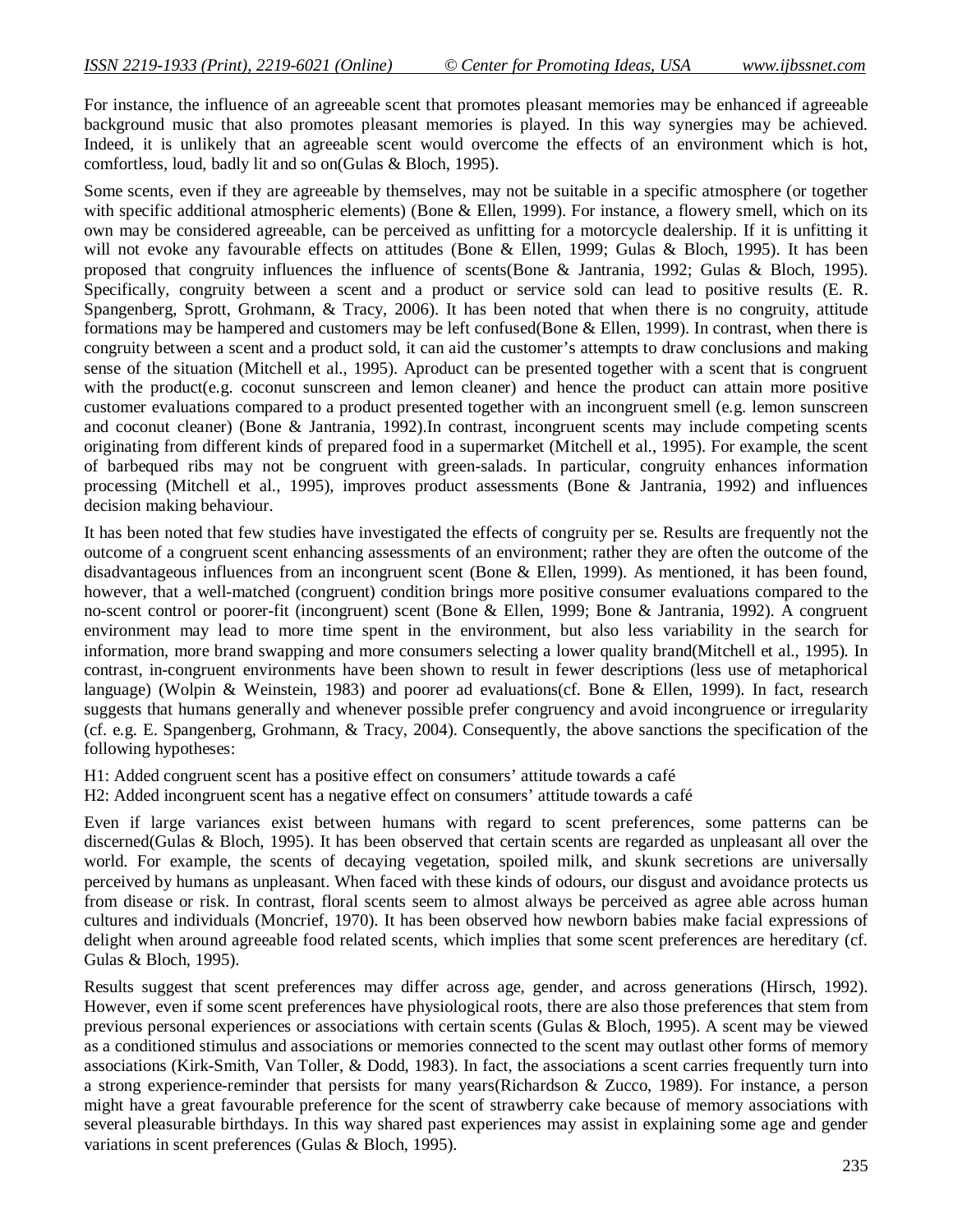Compared to men, women are more responsive to some scents and possess better capabilities to distinguish scents (Wysocki & Gilbert, 1989). Indeed, women and men do not respond to the same to olfactory cues (Gustavson, Dawson, & Bonett, 1987; Jacob & McClintock, 2000; Wysocki & Gilbert, 1989). Research has shown that some scents may be more suitable for women because they are perceived as feminine and others are unsuitable because they are perceived as masculine. Several department shops divide their offerings by gender, with women's merchandise in one section (or level) and men's merchandise in another. Thus, it may be possible to differentiate the atmospheres by implementing gender-congruent scents in the different gender-specific areas in the sections or departments(E. R. Spangenberg et al., 2006).

As it has been observed that women are more sensitive to scents, it can be argued that gender moderates the impact of scent on consumers(cf. Bone & Ellen, 1999). It has accordingly been contended that gender should play a part as scent theory is further developed(Bone & Ellen, 1999).In fact, women appear to be more informed by scents(Dalton, Doolittle, & Breslin, 2002), which in turn may shed light on why women exhibit less tolerance with regard to unpleasant scents than men (Nordin, Broman, Olofsson, & Wulff, 2004). In some studies, verbal reports from respondents have been collected and it has been found that women report scents as being more important, both as scents per se and relative to other senses (Havlicek et al., 2008; Herz & Inzlicht, 2002).Indeed, with regard to emotional reactions to scents, women more often than men state that they have recalled emotional memories as well as experienced powerful moods of happiness, sadness, well-being and a decrease of stress as a result of scents (Martin, Apena, Chaudry, Mulligan, & Nixon, 2001).However, and as mentioned, incongruent scents have been associated with poorer evaluations (cf. Bone & Ellen, 1999) and humans generally prefer congruency and avoid incongruence (cf. e.g. E. Spangenberg et al., 2004), which allows us to assume that the proposed link with attitude applies to both sexes, consequently:

H3: Added congruent scent has a positive effect on women's attitudes towards a café.

H4: Added incongruent scent has a negative effect on women's attitudes towards a café.

H5: Added congruent scent has a positive effect on men's attitudes towards a café.

 $H_6$ : Added incongruent scent has a negative effect on men's attitudes towards a café.

# *3. Method*

The study was conducted in two stages. In the first stage two focus groups were performed to specify the independent variables in terms of congruence. That is, the scents to be deployed in the café were identified. In the second stage the experiment was performed to test the hypotheses. Respondents' attitudes were assessed under control and experiment conditions respectively. The data was collected in a café in Sweden over a period of 15 days.

# **Measures**

# **In/congruent Scents**

As mentioned, to specify the independent variables in terms of (in) congruence, two focus groups were performed. Each focus group consisted of six participants. A focus group usually consists of six to ten individuals(Morgan, 1998)- groups with more than eight individuals get harder to handle(Blackburn & Stokes, 2000).The samples were drawn out of convenience among consumers who frequent cafés, resulting in a mix of both men and women. As suggested by Sagoe(2012), amongst others, the focus groups sessions were recorded, enabling the discussion to be replayed and hence more attention to be given to the focus group there and then, in turn resulting in a better flow during the sessions without interrupting the participants for taking notes. However, as a safety measure, one scholar took basic notes during the discussion and observed the session while another took the role of the moderator.

Both focus groups were conducted in a semi-structured manner; a template was used as a general guideline when the focus topics were introduced. The discussion was moderated when it strayed too far from the focus topics (cf. Christensen, Engdahl, Grääs, & Haglund, 2010). Specifically, some major topics were chosen that the participants could discuss quite freely. In addition, a blind test was performed: The participants were instructed to smell various scented candles. The scents included lavender, vanilla, coffee, magnolia and fresh linen. Vanilla and coffee were included as they were considered to be good candidates to be perceived as congruent to a café setting. In contrast, fresh linen was included as it was considered to be a good candidate to be perceived as incongruent to a café.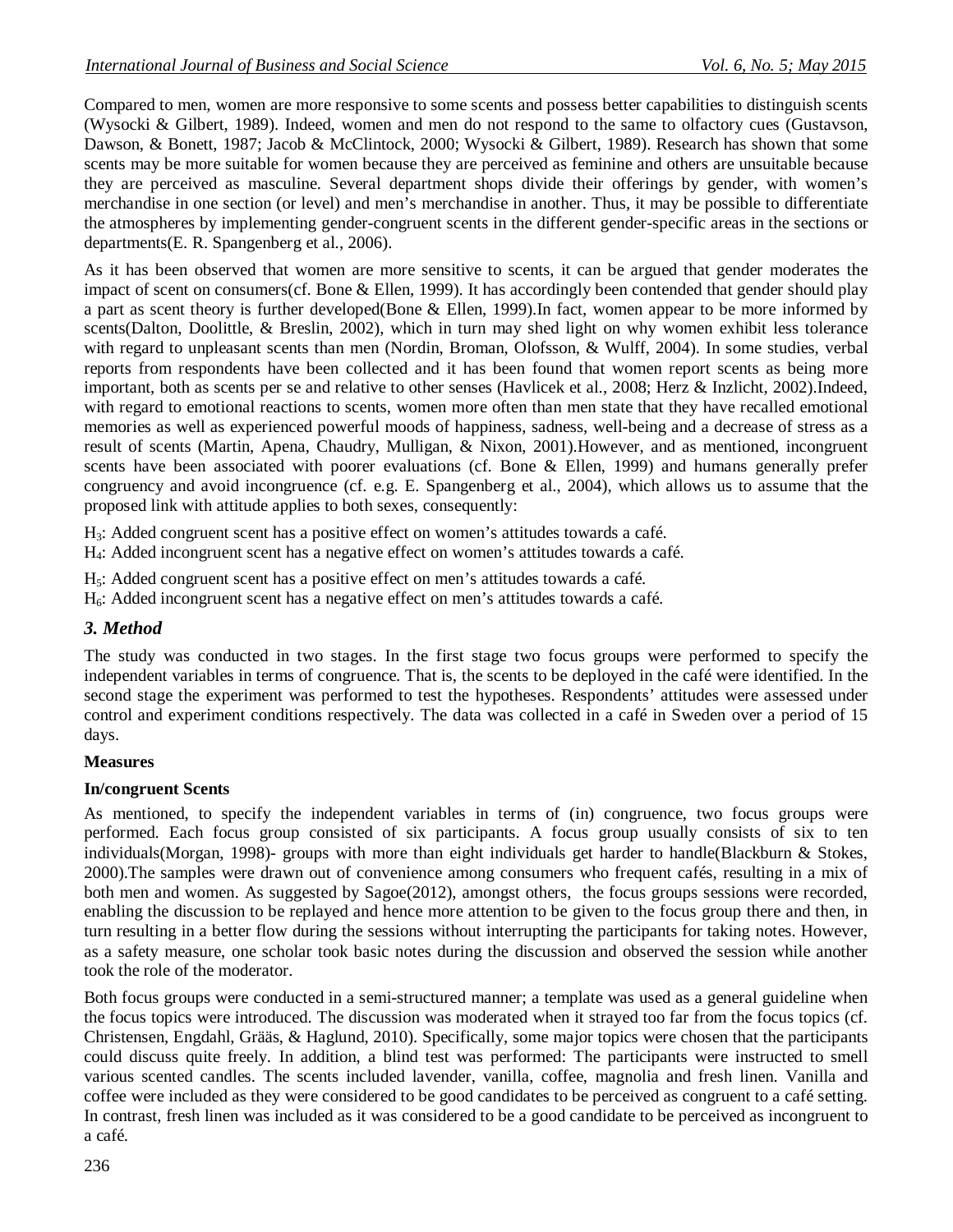Intuitively, the scent of something freshly laundered appears congruent to a shirt retailer rather than to a café. Likewise, magnolia and lavender was included as a possible incongruent but pleasant flower scents. In addition, the latter scent was included as it is believed to make restaurant guests more relaxed(cf. Guéguen & Petr, 2006).

Each candle was concealed in a fabric bag to conceal the colour of the candle that otherwise could have given clues concerning the scent, i.e. tainting the results. Participants were asked if they could name the scent, toelaborateon the quality and intensity of it, what kind of associations it evoked, and what kind of feelings it evoked. Later the candles were lit one at a time and the same questions were asked again. In the discussion that followed the participants were first and foremost probed about what kind of scents are (in) congruent in cafés. Table 1 summarizes the key findings. Vanilla was indeed considered to be clearly congruent and fresh linen was indeed considered to be clearly incongruent to cafés. Magnolia and lavender were also considered to be congruent with cafés, but specifically to old-style cafés (these scents were also to some degree and by some respondents considered to be incongruent to cafés). In addition, coffee was, to some extent, considered to be congruent, but the scent of coffee troublesome to perceive and identify, thus it was not included as an independent variable. In sum, the congruent scent vanilla and the incongruent scent fresh linen were deployed as congruent and incongruent independent variables respectively.

| <b>Type of Scent</b> | <b>Description</b>                                                                                                            | <b>Associations</b><br>Soap, chai latte, tea, lavender, flowers,<br>library, spring/summer, buns, washing<br>powder, female, potpourri<br>Vanilla, soap, vanilla tea, baking, soft,<br>bedroom, ice-cream |  |  |  |
|----------------------|-------------------------------------------------------------------------------------------------------------------------------|-----------------------------------------------------------------------------------------------------------------------------------------------------------------------------------------------------------|--|--|--|
| vender               | Fresh, pleasant, risk of getting tired of it,<br>special scent, intense, calming, harmony                                     |                                                                                                                                                                                                           |  |  |  |
| nilla                | Unpleasant, nausea, pleasant, more sticky<br>than lavender, cosy feeling, calm, too<br>sweet, common scent, safety            |                                                                                                                                                                                                           |  |  |  |
| ıgnolia              | Fresh and fruity, clean, spice, pleasant, not<br>that strong, the best so far, a bit more<br>sticky than lavender and vanilla | Soap, lip balm, apple, a sunny summer<br>day, bathroom, washing powder                                                                                                                                    |  |  |  |
| esh Linen            | Clean and fresh, similar to magnolia,<br>fruity, less synthetic, less pleasant, too<br>strong                                 | Citrus, washing powder, soap, air cleaner,<br>cleaning product, chewing gum                                                                                                                               |  |  |  |
| ffee                 | Less strong than fresh linen, quite<br>pleasant, a bit more flowerlike than the<br>others, not too intense, positive          | Dried roses, cookies, cinnamon, cacao,<br>coffee                                                                                                                                                          |  |  |  |

# **Attitude**

To assess attitudes towards the café, an instrument was developed. As mentioned, the understanding that attitudes contain affective, behavioural and cognitive elements is common (Breckler, 1984; Eagly & Chaiken, 1993; Ford & Smith, 1987).Accordingly, items were devised to match each of these elements. Specifically, nine questions were constructed: three assessing affect, three assessing behaviour and three assessing cognition. See Table 2.It is considered optimal to use between five to nine options for each question(Ebel, 1969). Options should be given each a number and be ordered from low to high(Spector, 1992). Consequently, a Likert-scale with a range from 1- 7 was deployed. Considering the length and the readability of the questionnaire (cf. Gray, 2009; Spector, 1992),preliminary items were advanced. The preliminary items were pre-tested on, in total, 12 individual respondents and submitted to an expert in questionnaire development for revision. After final revisions, a small pilot study with five respondents (who were encouraged to report any trouble completing or understanding the items) was deployed to ensure that the final version was adequate. Since the survey was conducted in Swedish, Table 1 has been translated from Swedish into English.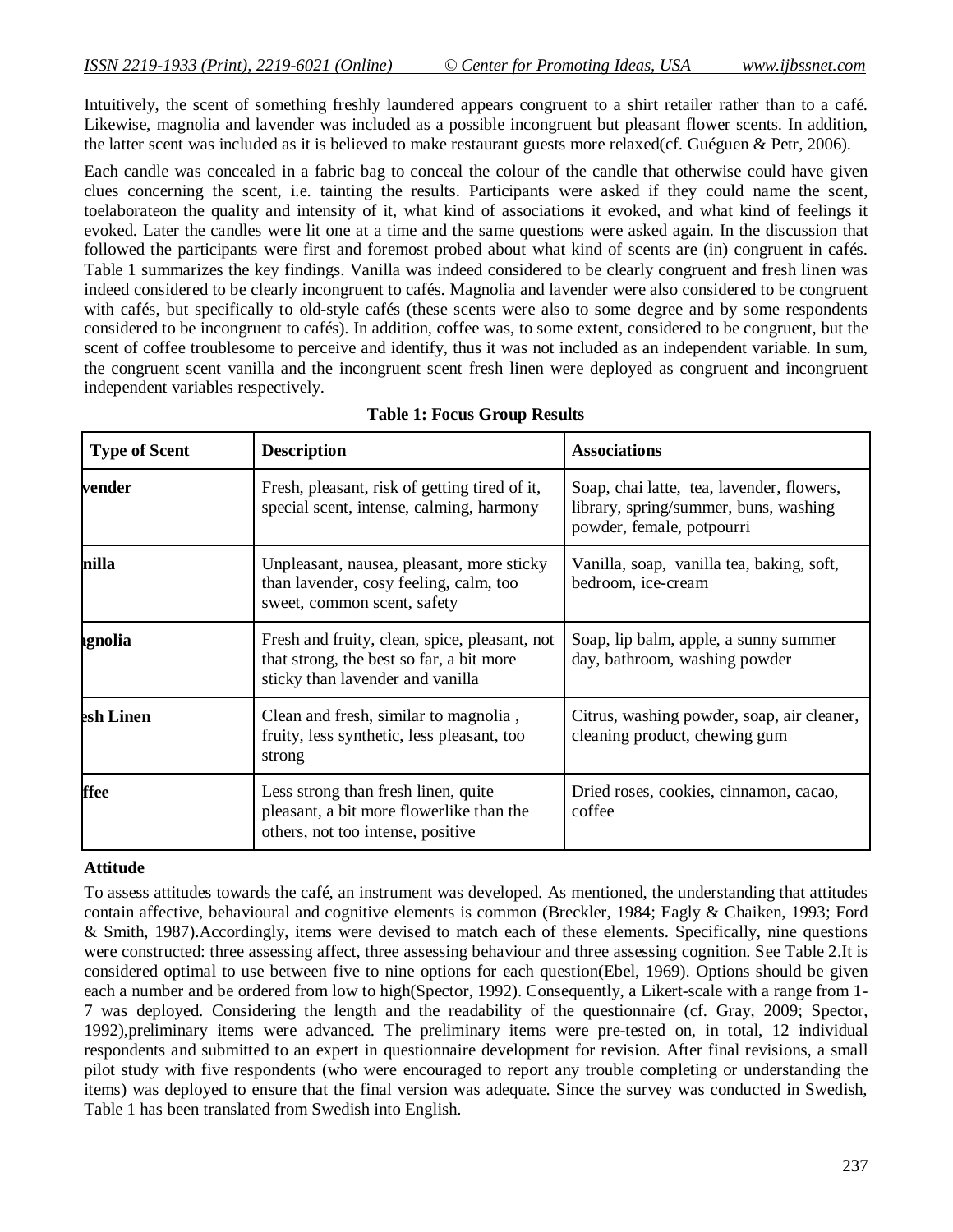| <b>Theoretical Definition</b>                                                                                                                                                             |                                                                                                                                                 | <b>Empirical Definition</b>                                                                         |                             |  |  |
|-------------------------------------------------------------------------------------------------------------------------------------------------------------------------------------------|-------------------------------------------------------------------------------------------------------------------------------------------------|-----------------------------------------------------------------------------------------------------|-----------------------------|--|--|
| <b>Second order</b>                                                                                                                                                                       | <b>First order</b>                                                                                                                              | <b>Items</b>                                                                                        | <b>Scale</b>                |  |  |
| Attitude - "In discussions<br>of the attitude concept, it<br>is very common to<br>identify three attitude<br>components: affect,<br>behavior, and cognition"<br>(Breckler, 1984, p. 1191) | Affect - "Affect can vary<br>from pleasurable (feeling<br>good, happy) to<br>unpleasurable (feeling                                             | 1. Is the café visit today?                                                                         | Unpleasant/Pleasant         |  |  |
|                                                                                                                                                                                           |                                                                                                                                                 | 2. How does today's visit<br>make me feel?                                                          | Unsatisfied/Satisfied       |  |  |
|                                                                                                                                                                                           | bad, unhappy)." (Breckler,<br>1984, p. 1191)                                                                                                    | 3. Does the café have a nice<br>atmosphere?                                                         | Strongly disagree/<br>agree |  |  |
|                                                                                                                                                                                           | Behaviour - "Behavior<br>can range from favorable                                                                                               | 4. Will you revisit to this café<br>after today's visit?                                            | Very unlikely/ likely       |  |  |
|                                                                                                                                                                                           | and supportive (e.g.,<br>keeping, protecting) to<br>unfavorable and hostile<br>(e.g., discarding,<br>destroying)." (Breckler,<br>1984, p. 1191) | 5. Would you recommend this<br>café to others after today's<br>visit?                               | Very unlikely/l ikely       |  |  |
|                                                                                                                                                                                           |                                                                                                                                                 | 6. Do you spend more money<br>in cafés with this kind of<br>atmosphere than other kind of<br>cafés? | Strongly disagree/<br>agree |  |  |
|                                                                                                                                                                                           | Cognition -"cognitions<br>or thoughts may vary<br>from favorable to                                                                             | 7. In this kind of café, do<br>guests stay for a long time?                                         | Strongly disagree/<br>agree |  |  |
|                                                                                                                                                                                           | unfavorable (e.g.,<br>supporting versus                                                                                                         | 8. During the café visit, are<br>you relaxed?                                                       | Strongly disagree/<br>agree |  |  |
|                                                                                                                                                                                           | derogating arguments)."<br>(Breckler, 1984, p. 1191)                                                                                            | 9. Is the atmosphere today in<br>the café distinct?                                                 | Strongly disagree/<br>agree |  |  |

**Table 2: Operationalization Attitude**

In addition to the nine questions assessing attitude, one question on the instrument assessed gender, one question assessed age, and one question assessed if the respondent had filled out the survey at any point of time before.

# **Sample**

The sample consisted of guests at a local café in an average sized town in Sweden. The café offered sandwiches, cookies, waffles, cold and hot beverages such as soft drinks and coffee and so forth. The size of the establishment was in total 106 m<sup>2</sup> divided across three rooms and 15 tables. The experiment took place over 15 working days resulting in 209 completed surveys; 47 % (98) men and 53% (111) women. In an attempt to secure thoughtful completion of the surveys (to avoid children and younger teenagers) a minimum age of 18 years old was set. A majority of the participants were in the age group of 18-30, followed by 30-50 and 51+.

# **Procedure**

To make sure that the respondents were given the opportunity to perceive the scents (when present) the survey was handed out in person after the respondents had finished eating and drinking their coffee, and were simply spending some time in the café. Also, in this way the authors disturbed respondents less, compared to if the guests had been handed the survey when arriving at the café. Upon receiving the instruments the respondents were informed that it would be very much appreciated if they could contribute to a study by completing the survey. Indeed, administering a questionnaire in this manner has an advantage over, for example, postal surveys due to direct contact with possible respondents that hence can increase the willingness to participate in the survey (a disadvantage is the time and work it takes to personally hand out and collect the surveys).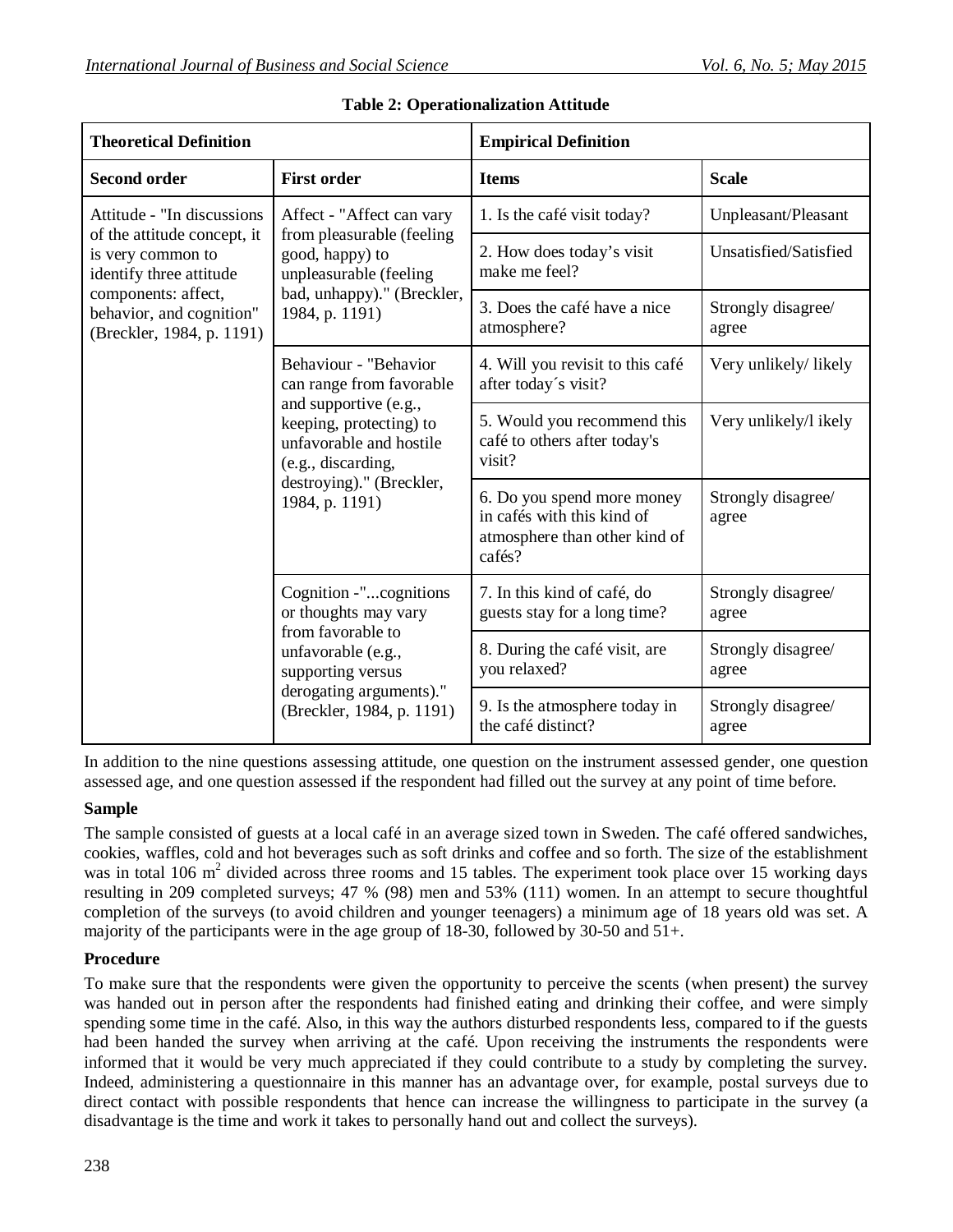Moreover, to increase the willingness among the respondents to answer a survey using some form of incentive can be used(cf. Gray, 2009), and accordingly, upon completing our questionnaire the respondents were given a chance to win a cinema ticket if they also provided their e-mail address. The guests were given some time to complete the survey before it was either handed in or collected. During the first five work-days, no scent was deployed (control setting). During the second set of five work days vanilla scented candles were deployed and lit. Candles were placed on each table. During the final five work-days, candles with the scent of fresh linen were deployed and lit. This pattern made it possible for scents from the previous week to evaporate during the weekend (when no data was collected).

#### *4. Results*

#### **Descriptive statistics**

The assumption of normal distribution was assessed through normal probability plots, skewness and kurtosis. There was no proof of aberrant outliers. While the z value for kurtosis (0,827) was well within the acceptable range for normal distribution +/- 2.58 (e.g. Hair, Black, Babin, Anderson, & Tatham, 2006), the z value for Skewness (-4,321) was outside this range (Table 3). As t-test are considered to be relative robust with regard to the assumption of normality(e.g. Chen, Diehr, Emerson, & Lumley, 2002; Moore & McCabe, 2006), and as the dependent variable were considered interval, t-test for independent samples was deployed to test the hypotheses.

|                 | N   | Min. | Max. | <b>Mean</b> | Std.    | <b>Skewness</b>  |       |                          | <b>Kurtosis</b>  |       |       |
|-----------------|-----|------|------|-------------|---------|------------------|-------|--------------------------|------------------|-------|-------|
|                 |     |      |      |             |         | <b>Statistic</b> | Std.  | z                        | <b>Statistic</b> | Std.  | z     |
|                 |     |      |      |             |         |                  | error |                          |                  | error |       |
| <b>Attitude</b> | 209 | 2,78 | 7,00 | 5,7459      | 0,83854 | $-0,726$         | 0,168 | $\overline{\phantom{0}}$ | 0,277            | 0,335 | 0,827 |
|                 |     |      |      |             |         |                  |       | 4,321                    |                  |       |       |

**Table 3: Descriptive Statistics**

### **Hypotheses**

### **Hypothesis 1 – Congruent condition compared to control**

*H1*: Added congruent scent has a positive effect on consumers' attitude towards a café.

The results reject  $H<sub>I</sub>$  because there was no statistically significant difference in the attitude scores under the congruent scent (vanilla) condition ( $M = 5,7944$ ,  $SD = 0,92503$ ) compared to the control condition ( $M = 5,6889$ ,  $SD = 0.92503$ ; t(140) = -0.732, p = 0.466(2-tailed).

#### **Hypothesis 2 – Incongruent condition compared to control**

*H2*: Added incongruent scent has a negative effect on consumers' attitude towards a café.

The results reject  $H<sub>I</sub>$  because there was no statistically significant difference in the attitude scores under the incongruent scent (Fresh Linen) condition ( $M = 5,7612$ ,  $SD = 0,82476$ ) compared to the control condition ( $M =$ 5,6889, SD = 0,77520); t(140) = -0,536, p = 0,593(2-tailed).

#### **Hypothesis 3 – Women; Congruent condition compared to control**

*H3*: Added congruent scent has a positive effect on women's attitudes towards a café.

The results reject *H0* because there was a statistically significant difference in the attitude scores under the congruent scent (vanilla) condition (M = 6, 1333, SD = 0,71340) compared to the control condition (M = 5,7639,  $SD = 0,84552$ ;  $t(73) = -2,052$ ,  $p = 0,044(2-tailed)$ .

### **Hypothesis 4 – Women; Incongruent condition compared to control**

*H4:*Added incongruent scent has a negative effect on women's attitudes towards a café.

The results reject  $H_I$  because there was no statistically significant difference in the attitude scores under the incongruent scent (Fresh Linen) condition ( $M = 5,8889$ , SD = 0,78027) compared to the control condition ( $M =$ 5,7639, SD = 0,84552);  $t(74) = -0.670$ ,  $p = 0.505(2-tailed)$ .

### **Hypothesis 5 – Men; Congruent condition compared to control**

*H5:* Added congruent scent has a positive effect on men's attitudes towards a café.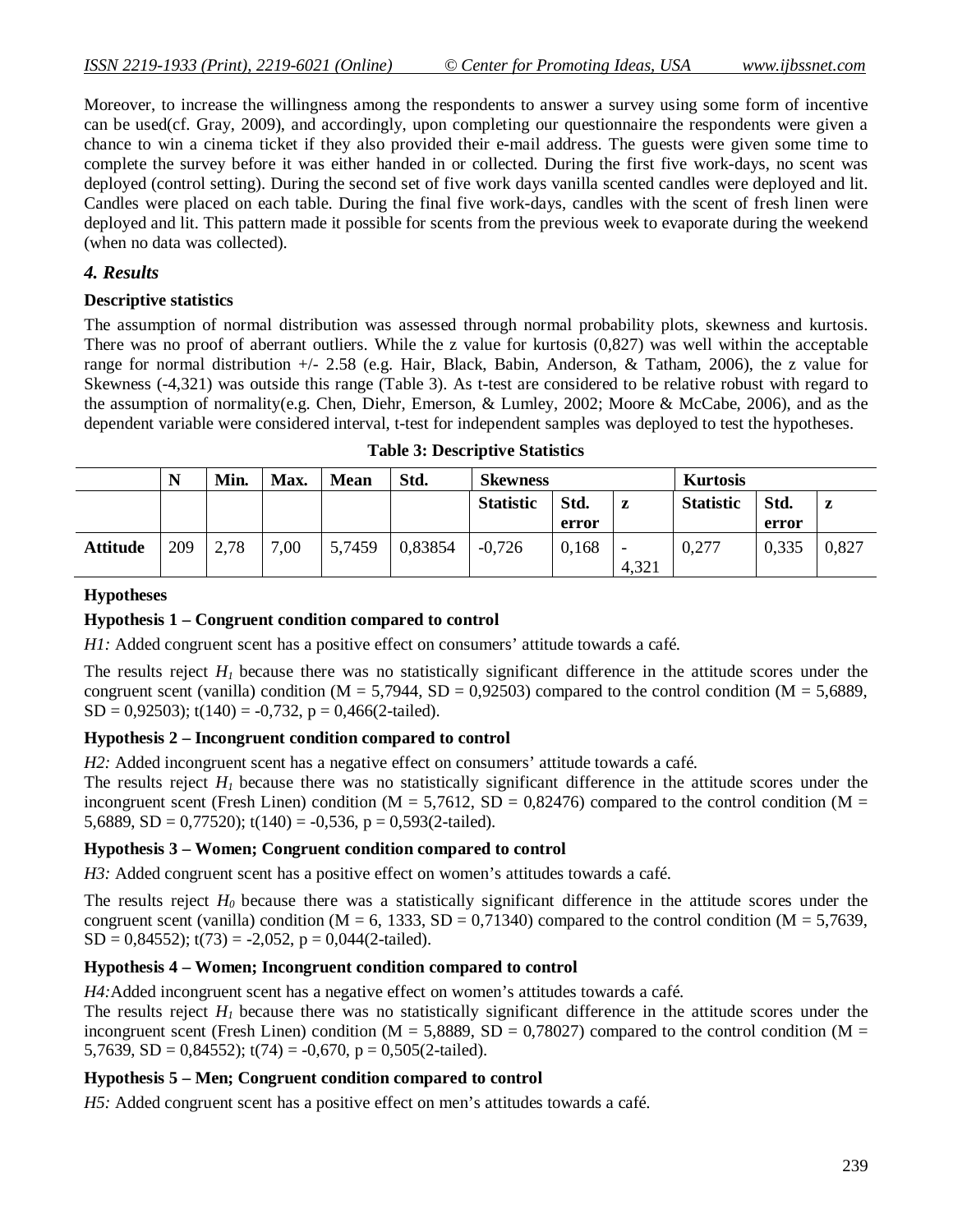The results reject *H1*because there was no statistically significant difference in the attitude scores under the congruent scent (vanilla) condition (M = 5, 4236, SD = 0,99598) compared to the control condition (M = 5,6032,  $SD = 0,68826$ ;  $t(65) = 0,851$ ,  $p = 0,399(2-tailed)$ .

### **Hypothesis 6 – Men; Incongruent condition compared to control**

*H6:* Added incongruent scent has a negative effect on men's attitudes towards a café.

The results reject  $H<sub>I</sub>$  because there was no statistically significant difference in the attitude scores under the incongruent scent (Fresh Linen) condition ( $M = 5$ , 6129, SD = 0, 86251) compared to the control condition ( $M =$ 5,6032, SD = 0,68825);  $t(64) = -0,050$ ,  $p = 0,960(2-tailed)$ .

### **Additional Results**

When the congruent condition is compared to the incongruent condition, the results reject  $H<sub>l</sub>$  because there was no statistically significant difference in the attitude scores under the congruent scent (vanilla) condition ( $M = 5$ , 7944, SD = 0,92503)incongruent scent (Fresh Linen) condition (M = 5,7612, SD = 0,82476); t(132) = -0,219, p = 0,827(2-tailed).

When looking at women only and the congruent condition is compared to the incongruent condition, the results reject  $H_1$  because there was no statistically significant difference in the attitude scores under the congruent scent (vanilla) condition (M = 6,1333, SD = 0,71340) incongruent scent (Fresh Linen) condition (M = 5,8889, SD =  $(0.78027)$ ; t(69) = 1,378, p = 0,173(2-tailed).

When looking at men only the congruent condition is compared to the incongruent condition, the results reject  $H_I$ because there was no statistically significant difference in the attitude scores under the congruent scent (vanilla) condition (M = 5,4236, SD = 0,99598) incongruent scent (Fresh Linen) condition (M = 5,6129, SD = 0,86251);  $t(61) = -0,807$ ,  $p = 0,423$  (2-tailed).

# *5. Conclusions*

The results show that in a café setting, adding congruent or incongruent scent does not have a statistically significant impact on the general consumer's attitude towards the café. With regard to men in specific, again the results show that in a café setting, adding congruent or incongruent scent does not have a statistically significant impact on the general consumer's attitude towards the café. However, with regard to women in particular, the results show that in a café setting, addingcongruent scent has a statistically significant positive effect on women's attitudes towards the café, while in contrast; adding incongruent scent does not have a statistically significant impacton women's attitudes towards the café.

# *6. Discussion*

The results question the conception that adding a congruent scent in a café setting result in more positive attitudes among general consumers compared to no-scent or to an incongruent scent (cf. e.g. Bone & Ellen, 1999; Bone & Jantrania, 1992). However, the results support the conception that adding a congruent scent result in more positive consumer attitudes compared to no-scent in a café setting – if the consumers in question are women. This result is in line with the notion that women are more sensitive or responsive to and informed by scents (cf. Bone & Ellen, 1999; Dalton et al., 2002; Martin et al., 2001; Wysocki & Gilbert, 1989). The fact that an incongruent scent does not result in more negative consumer attitudes compared to no-scent in a café setting is interesting. It questions the idea that incongruent scents result in worse evaluations (cf. Bone & Ellen, 1999)or (to the extent that incongruence is unpleasant) that women exhibit less tolerance with regard to unpleasant scents than men (cf. Nordin et al., 2004).

The mixed results reinforce the notion (i.e. Bone & Ellen, 1999)that gender should play a putrescent theory is further advanced. From a practical standpoint managers may want to consider deploying congruent scent specifically with women in mind. On the one hand the results point towards such an action; while incongruence is not ideal and should be avoided, the negative effects on consumers' (women and men) attitudes may be limited as long as the incongruence is within reasonable limits. On the other hand, congruent scent can indeed have a positive effect on consumer attitudes among women. In this sense the results suggest that adding scent may be a reasonable risk to take for a café manager who wants to improve (female) customer's attitudes towards the café.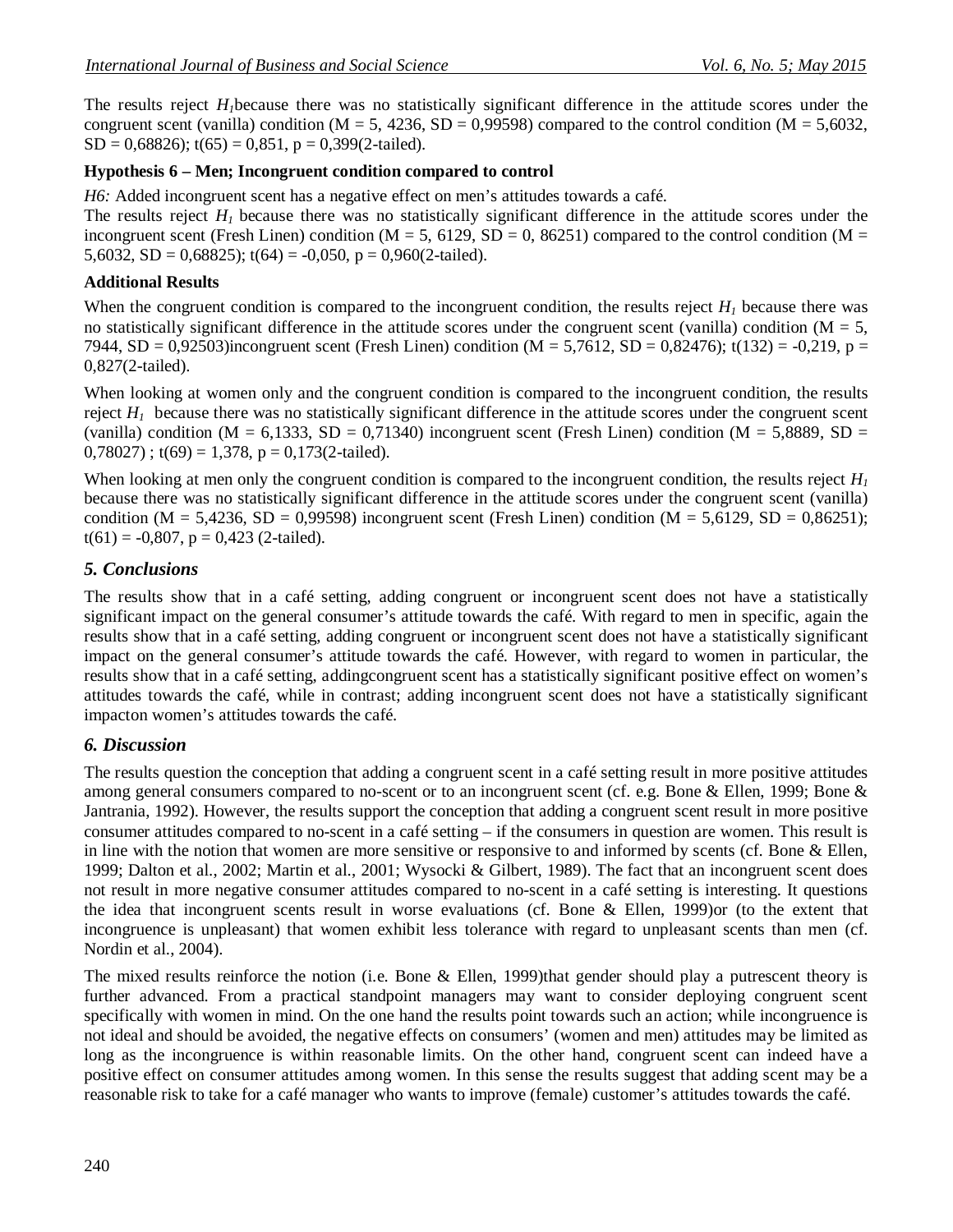Having said the above, to only focus on the sense smell is not enough to achieve positive attitudes among café guests; rather the whole service concept is important. In fact, it may be that if a café is considered not very pleasant, an added scent may increase the attitude positively, but if the café is already considered very pleasant, an added scent may not have a great impact. This may be an alternative explanation for the rejected hypotheses. Therefore, a path for fruitful further research would be to include cafés associated with different consumer attitudes to begin with (different levels of venue pleasantness) and again assess (and compare) the effects of added scent on consumer attitudes toward these cafes. Another approach could, at least in theory, be to simply increase the intensity of the added scent with the hope of increasing its impact relative to other stimuli. However, as increased scent-intensity is generally associated with the scent being perceived as less pleasant (Henion, 1971; Richardson & Zucco, 1989), the perceived unpleasantness may taint the results.

Scent congruity has arguably two sides: on the one hand a scent could be (in) congruent to a service setting and on the other hand it could be (in) congruent to customers' individual scent preferences. Thus, one reason for the results with regard to gender could be that the congruent scent (vanilla) may be considered feminine (E. R. Spangenberg et al., 2006) which would explain the effect on women (assuming that women perceive vanilla to be congruent with them as females). Similarly, a possible explanation for why the incongruent scents had no effect on attitudes could be that the incongruent scent was liked (congruent with the individual) even though it was not congruent with the café. Put differently, individual scent preferences might have been stronger than scent preferences with regard to a café. One obvious way to control for such preferences in future research is to assess them and take then into account. Another approach could be to deploy a scent that is (in) congruent to a greater degree. But to deploy a scent that is (bordering on) unpleasant in an experiment is in practice very problematic since it could be devastating for a café's business and reputation. Guests could possibly leave and never come back. However, there might be incongruent scents that are extremely incongruent but still not unpleasant.

In short further research is needed in this area. Taking the above into account, such research could imply experiments in several types of cafés, during longer periods of time, as well as several data collections over time. For example, cafes' could be categorized in terms of their pleasantness (consumers' attitudes towards them). Consumers individual scent preferences could be taken into account, as well as several degrees of (in) congruent scents deployed in the café's. In addition, further dependent variables such as financial measures (e.g. sales), or for how long guests believe/perceive they have stayed in the café compared to how long they actually stayed, would be interesting paths for further research.

### *References*

- Almeida e Silva, C. , Okimoto, M., & Tanure, R. (2012). Product perception from sensory stimuli: the case of vacuum cleaner. Work, 41(1), 1178-1184.
- Baker, J. , Levy, M., & Grewal, D. (1992). An Experimental Approach to Making Retail Store Environmental Decisions. Journal of Retailing, 68(4), 445-460.
- Baron, R.A. . (1990). Environmentally-induced positive affect: its impact on self-efficacy, task performance, negotiation, and conflict. Journal of Applied Social Psychology, 20(1), 368-384.
- Bitner, M. (1992). Servicescapes: The impact of physical surroundings on customers and employees. Journal of Marketing, 56(1), 57-71.
- Blackburn, R., & Stokes, D. (2000). Breaking down the barriers: using focus groups to research small and medium-sized enterprises. International Small Business Journal, 19(1), 44-67.
- Bone, P., & Ellen, P.S. . (1999). Scents in the marketplace: explaining a fraction of olfaction. Journal of Retailing, 75(2), 243-262.
- Bone, P., & Jantrania, S. (1992). Olfaction as a Cue for Product Quality. Marketing Letters, 3(3), 289-296.
- Bosmans, A. (2006). Scents and Sensibility: When Do (In)Congruent Ambient Scents Influence Product Evaluations? Journal of marketing, 70(3), 32-43.
- Breckler, S. . (1984). Empirical validation of affect, behavior, and cognition as distinct components of attitude. Journal of Personality and Social Psychology,, 47(6), 1191-1205.
- Chebat, J. , & Michon, R. (2003). Impact of ambient odors on mall shoppers' emotions, cognition, and spending: A test of competitive causal theories. Journal of Business Research, 56(7), 529-539.
- Chen, L., Diehr, P., Emerson, S., & Lumley, T. (2002). The Importance of the Normality Assumption in Large Public Health Data Sets. Annu. Rev. Public Health, 23(1), 151-169.
- Christensen, L. , Engdahl, N. , Grääs, C., & Haglund, L. (2010). Marknadsundersökning. Lund: Studentlitteratur.
- d'Astous, A., & Kamau, E. (2010). Consumer product evaluation based on tactile sensory information. Journal Of Consumer Behaviour,, 9(3), 206-213.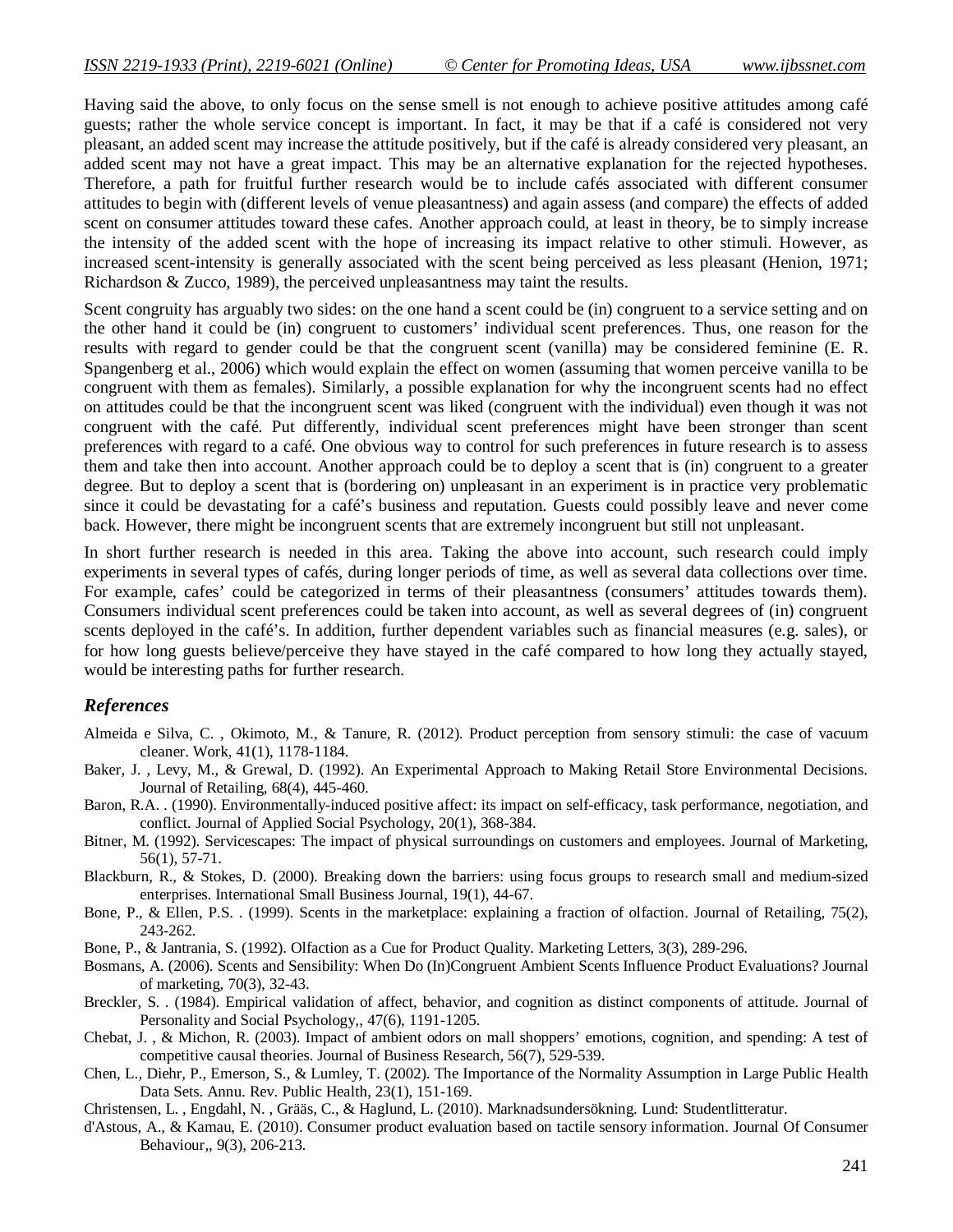- Dalton, P., Doolittle, N., & Breslin, P.A. (2002). Gender-specific induction of enhanced sensitivity to odors. Nature Neuroscience, 5(1), 199-200.
- Dawson, S., Bloch, P., & Ridgway, N. (1990). Shopping Motives, Emotional States, and Retail Outcomes. Journal Of Retailing, 66(4), 408-427.
- De Bono, K.G. . (1992). Pleasant scents and persuasion: an information processing approach. Journal of Applied Social Psychology, 22(1), 910-919.
- Derbaix, C., & Pham, M. T. (1991). Affective Reactions to Consumption Situations: A Pilot Investigation. Journal of Economic Psychology, 12(2), 325-355.
- Eagly, A. H., & Chaiken, S. (1993). The Psychology of Attitudes. Fort Worth, TX: Harcourt Brace Jovanovich.
- Ebel, R. L. . (1969). Expected Reliability as a Function of Choices per Item. Educational and psychological measures, 29(3), 565-570.
- Ehrlichman, H., & Halpern, J.N. . (1988). Affect and memory: effects of pleasant and unpleasant odors on retrieval of happy and unhappy memories. Journal of Personality and Social Psychology,, 55(1), 769-779.
- Ford, G. T., & Smith, R. A. (1987). Inferential Beliefs in Consumer Evaluations: An Assessment of Alternative Processing Strategies. Journal of Consumer Research, 14(3), 363-371.
- Gibbons, B. (1986). The Intimate Sense of Smell. National Geographic, 170(3), 324-361.
- Gray, D.E. (2009). Doing research in the real world (second edition ed.). London: Sage.
- Guéguen, N. , & Petr, C. (2006). Odors and consumer behavior in a restaurant. International Journal of Hospitality Management,, 25(2), 335-339.
- Gulas, C., & Bloch, P. (1995). Right under our noses: ambient scent and consumer responses. Journal of Business & Psychology, 10(1), 87-98.
- Gustavson, A., Dawson, M., & Bonett, D. (1987). Androstenol, a putative human pheromone, affects human (Homo sapiens) male choice performance. Journal of Comparative Psychology, 101(2), 210-212.
- Hair, Joseph F. Jr., Black, William C. , Babin, Barry J., Anderson, Rolph E., & Tatham, Ronald L. (2006). Multivariate Data Analysis (6 ed.). New Jersey: Pearson Education.
- Hall, Emma. (2013). How Courvoisier and Unilever Manipulate the Senses. http://adage.com/article/global-news/courvoisierunilever-manipulate-senses/240426/
- Havlicek, J., T.K., Saxton., Roberts, S.C., E., Jozifkova, Lhota, S. , Jaroslava, V., & Jaroslav, F. (2008). He sees, she smells? Male and female reports of sensory reliance in mate choice and non-mate choice contexts. Personality and Individual Differences, 45(1), 565-570.
- Helmsley, S. (1997). Scents and Sensibility. Marketing Week, 20(34), 45-50.
- Henion, K.E. (1971). Odor pleasantness and intensity: A single dimension? Journal of Experimental Psychology: General, 90(2), 275-279.
- Herz, R.S., & Inzlicht, M. (2002). Gender differences in response to physical and social signals involved in human mate selection: The importance of smell for women", , 23, . Evolution and Human Behavior, 23(1), 359-364.
- Hirsch, A.R. . (1992). Nostalgia: A Neuropsychiatric Understanding. Advances in Consumer Research, 19(1), 390-395.
- Hultén, B. (2011). Sensory marketing: the multi-sensory brand-experience concept. European Business Review, 23(3), 256 273.
- Jacob, S., & McClintock, M. K. (2000). Psychological state and mood effects of steroidal chemosignals in women and men. Hormones And Behavior, 37(1), 57-78.
- Kirk-Smith, M. D. , Van Toller, C., & Dodd, G. . (1983). Unconscious odour conditioning in human subjects. Biological Psychology, 17(2-3), 221-231.
- Knasko, S.C. (1992). Ambient odor's effect on creativity, mood, and perceived health. Chemical Senses, 17(1), 27-35.
- Krishna, A. (2012). An integrative review of sensory marketing: Engaging the senses to affect perception, judgment and behavior. Journal of Consumer Psychology, 22(3), 332-351.
- Kwon, J., & Vogt, C. . (2010). Identifying the role of cognitive, affective, and behavioral components in understanding residents attitudes toward place marketing. Journal Of Travel Research, 49(4), 423-435.
- Lee, Seunghwan, Heere, Bob, & Kyu-soo, Chung. (2013). Which Senses Matter More? The Impact of Our Senses on Team Identity and Team Loyalty. Sport Marketing Quarterly, 22(4), 203-213.
- Lindstrom, M. (2005). Broad sensory branding. Journal of Product & Brand Management, 14(2), 84-87.
- Ludvigson, H.W. , & Rottman, T.R. (1989). Effects of ambient odors of lavender and cloves on cognition, memory, affect and mood. Chemical Senses, 14(4), 525-536.
- MacKenzie, S. B., & Lutz, R. J. (1989). Information Processing from Advertisements: Toward an Integrative Framework. Journal of Marketing, 53(4), 1-23.
- Marsh, B. . (1998). No Scents Is Good Sense: Personal scented products pose health and safety problems for many workers. Occupational health and safety Canada, 14(1), 26-27.